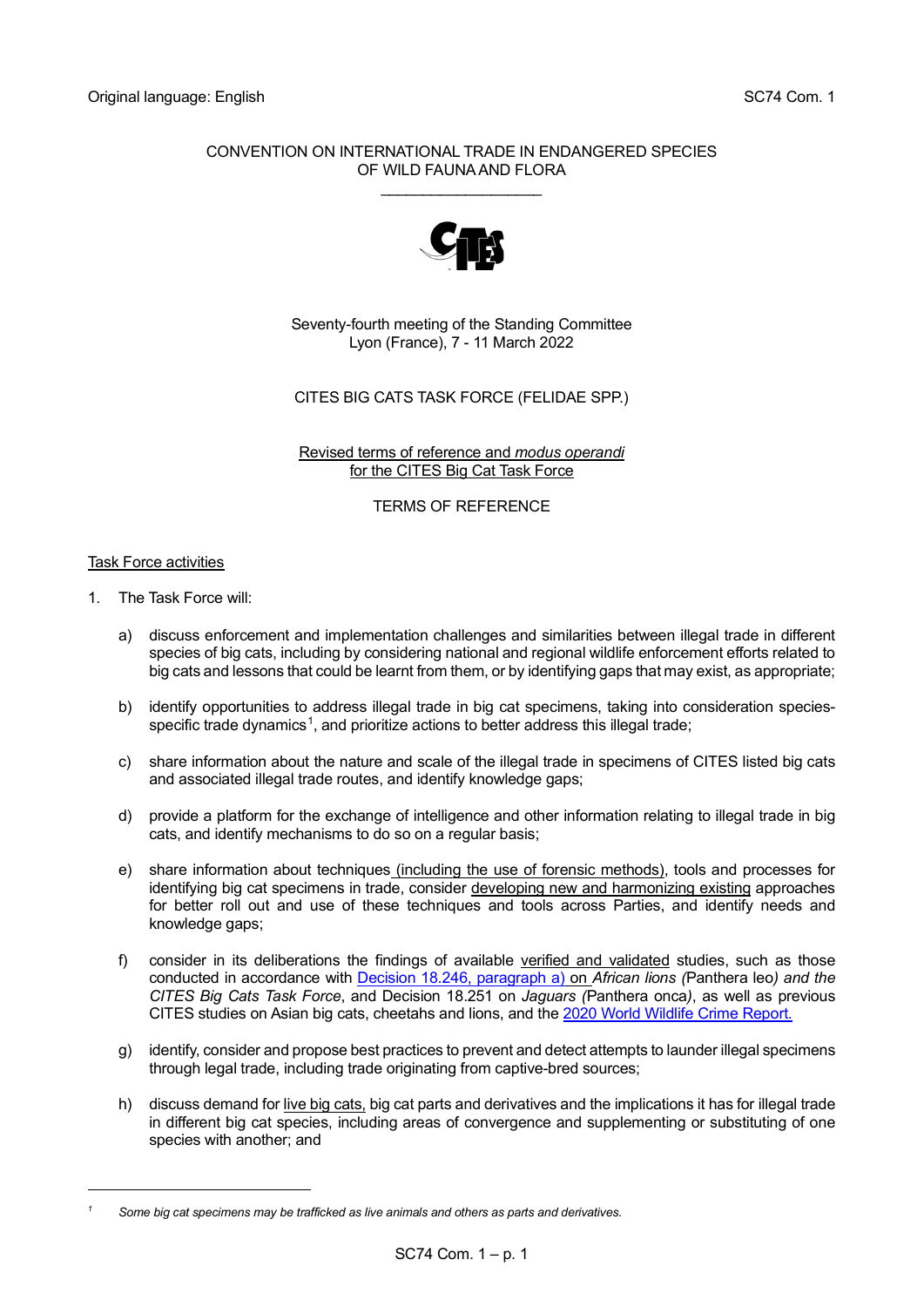i) develop strategies and propose actions to improve international cooperation and the enforcement of CITES to address illegal trade in specimens of big cats, to be presented to the Standing Committee in accordance with Decision 18.245, paragraph d), for its consideration.

## **Outcomes**

- 2. The Task Force will generate the following outcomes:
	- a) a better understanding of enforcement priorities relating to illegal trade in specimens of big cats;
	- b) improved understanding and take-up of tools, techniques (including forensic methods) and best practices to identify big cat specimens in trade; their use for enforcement purposes to address illegal trade; and better knowledge of relevant forensic facilities, research institutions, and developments;
	- c) enhanced exchange of intelligence and other information on illegal trade in big cat specimens via the existing official channels to the extent possible;
	- d) a better understanding of the status, scale, and dynamics of illegal trade for different big cat species, including the convergence of big cat species in illegal trade chains;
	- e) an enhanced understanding of the gaps in knowledge and capability that hinder efforts to tackle the illegal trade in big cat specimens;
	- f) a better understanding of illegal trade dynamics to inform demand reduction strategies concerning big cat specimens illegally traded; and
	- g) improved understanding of the role of legal trade in big cat specimens on poaching of and illegal trade in big cat species, and the impact of legal domestic markets as a driver of illegal trade in big cat species.
	- h) improved understanding of the role of legal trade in big cat specimens on combating poaching of and illegal trade in big cat species,
	- improved understanding of trade in specimens originating from captive bred sources and the potential linkage with laundering of illegal specimens from and through such facilities.

## **Outputs**

- 3. The Task Force will generate the following outputs:
	- a) proposals to facilitate strengthened collaboration and targeted activities that promote effective implementation and enforcement the Convention to address illegal trade in big cat specimens; and
	- b) strategies and proposed actions to better deter, detect and address illegal trade in big cat specimens, to be presented to the Standing Committee in accordance with Decision 18.245, paragraph d), for its consideration; and
	- c) time-bound recommendations as appropriate.

## *MODUS OPERANDI*

## Prioritization of Parties and big cat species

- 4. To make the Task Force meeting as practical and constructive as possible, the Secretariat initiated a process of prioritization to identify Parties for participation in the Task Force, and to determine the big cat species most affected by illegal trade for the Task Force to focus on. The prioritization of Parties and big cat species are based on various sources of information and data, that included:
	- a) big cat species most significantly affected by illegal trade, based on available illegal trade data (e.g. seizure data from annual illegal trade reports);
	- b) Parties identified in document [SC70 Doc. 51](https://cites.org/sites/default/files/eng/com/sc/70/E-SC70-51.pdf) and the Annexes to it, Annex 4 to document [CoP18](https://cites.org/sites/default/files/eng/cop/18/doc/E-CoP18-071-01.pdf) Doc. 71.1 on *Asian big cats*, and concerned by [Decisions 18.100 to 18.102, and 18.105;](https://cites.org/eng/taxonomy/term/42047)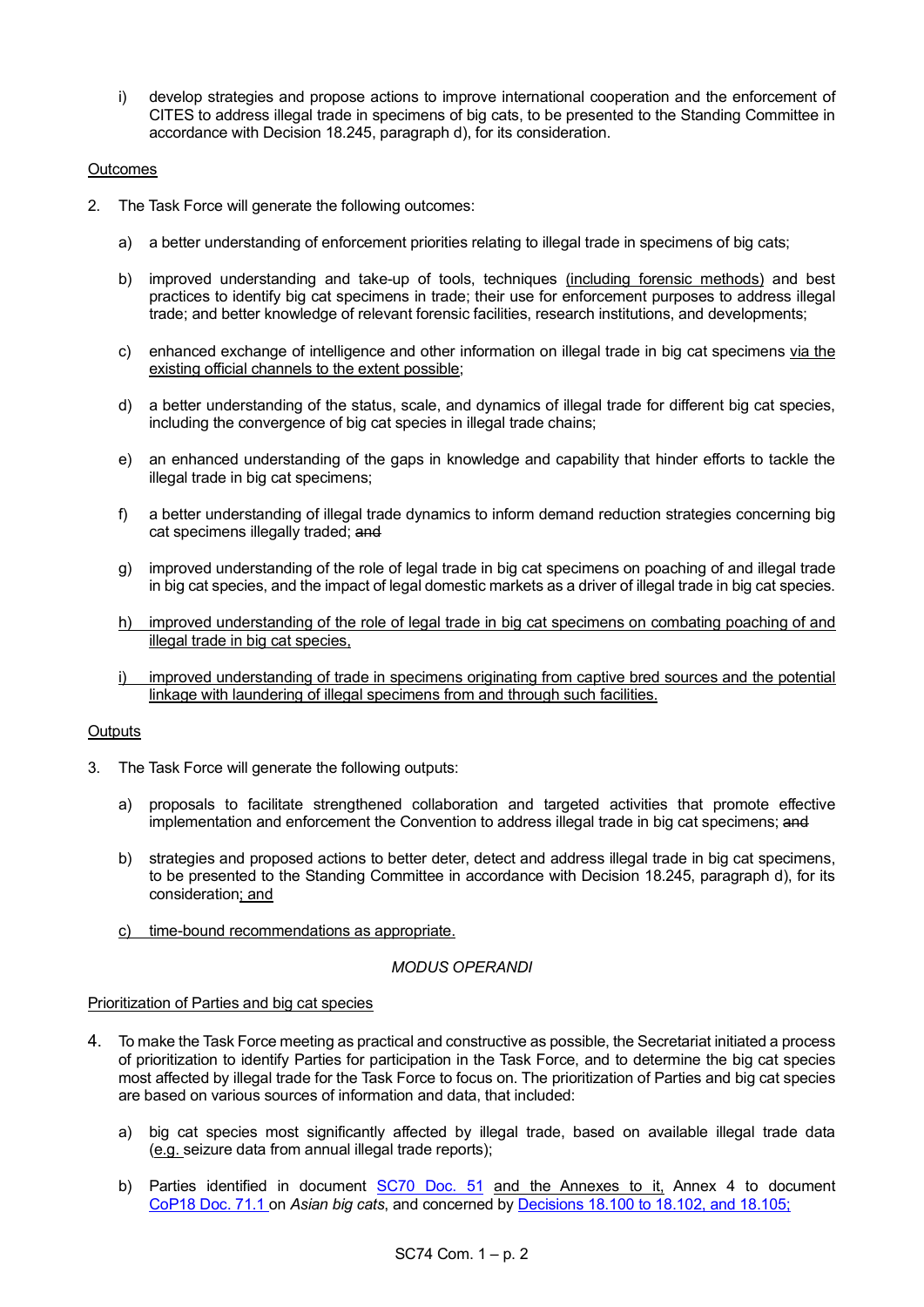- c) information on source, transit and destination countries most affected by illegal trade in specimens of big cat species, based on available documentation, studies and reports, for example documents SC65 [Doc. 39 \(Rev. 2\)](https://cites.org/sites/default/files/eng/com/sc/65/E-SC65-39.pdf), [SC66 Doc. 32.5 A1,](https://cites.org/sites/default/files/eng/com/sc/66/E-SC66-32-05_Annex.pdf) [SC70 Doc. 43](https://cites.org/sites/default/files/eng/com/sc/70/E-SC70-43.pdf) and [CoP18 Doc. 60](https://cites.org/sites/default/files/eng/cop/18/doc/E-CoP18-060.pdf) on illegal trade in cheetahs; the Annex to document [SC70 54.1](https://cites.org/sites/default/files/eng/com/sc/70/E-SC70-54-001.pdf) on *African lion*; paragraph 47 in document CoP18 Doc. 71.1 concerning illegal trade in jaguars; document SC74 Doc 75 on *Jaguars* (Panthera onca); document SC74 Doc. 36 on *Asian big cats (Felidae spp.)* and the Annexes to it, and the [2020 World](https://www.unodc.org/documents/data-and-analysis/wildlife/2020/World_Wildlife_Report_2020_9July.pdf)  [Wildlife Crime Report;](https://www.unodc.org/documents/data-and-analysis/wildlife/2020/World_Wildlife_Report_2020_9July.pdf)
- 5. Other sources that could be considered to facilitate further prioritization includes:
	- a) the results of the study that the Secretariat is instructed to produce on legal and illegal trade in African lions and other big cats as per [Decision 18.246, paragraph a\),](https://cites.org/eng/taxonomy/term/42091) subject to its availability; and
	- b) any credible and verified information that may be presented in accordance with Decision 18.246, [paragraph e\)](https://cites.org/eng/taxonomy/term/42091) on *African lions (*Panthera leo*) and the CITES Big Cats Task Force* and from other credible data sources such as academic field research concerning illegal trade in big cat specimens.
- 6. Analysis of data and information primarily from the sources mentioned in paragraph 4 above, indicates that the following key big cat species are of priority concern: cheetah (*Acinonyx jubatus*), mainland clouded leopard (*Neofelis nebulosa*), Sunda clouded leopard (*Neofelis diardi)*, lion (*Panthera leo*), jaguar (*Panthera onca*), leopard (*Panthera pardus*), tiger (*Panthera tigris*) and snow leopard (*Panthera uncia*).
- 7. Analysis of data and information primarily from the sources mentioned in paragraph 4 above, identified the following Parties as Parties that may be affected by illegal trade in big cats: Afghanistan, Australia, Bangladesh, Bhutan, Bolivia (Plurinational State of), Brazil, Botswana, Cambodia, China, Czech Republic, Ethiopia, France, Germany, India, Indonesia, Kenya, Lao People's Democratic Republic, Malawi, Malaysia, Mexico, Mongolia, Mozambique, Myanmar, Namibia, Nepal, Netherlands, New Zealand, Peru, Russian Federation, Saudi Arabia, Somalia, South Africa, Spain, Suriname, Thailand, Yemen, United Arabs Emirates, United Kingdom of Great Britain and Northern Ireland, United States of America, United Republic of Tanzania, Viet Nam, and Zambia. Some of the Parties included in the list were identified through analysis of illegal trade data and are included because they have made large numbers of big cat seizures, suggesting efficiency in their detection of illegal trade in big cat specimens. Participation of these Parties in the Task Force could facilitate and promote exchanges concerning possible best practices and solutions.
- 8. Based on the findings of the CITES study on lions and other big cats as per [Decision 18.246, paragraph a\),](https://cites.org/eng/taxonomy/term/42091) still to be completed, and any new illegal trade data that may become available, additional Parties and big cat species may be added.

#### Membership of the Task Force

- 9. In accordance with the provisions of Decision 18.245 paragraph b), the Task Force will be established and convened by the Secretariat in consultation with the Standing Committee, and include representatives from:
	- Parties most affected by illegal trade in big cats;
	- big cat range States with the largest populations;
	- representatives from the International Consortium on Combating Wildlife Crime (ICCWC) partner organizations;
	- other Parties and organizations, as appropriate; and
	- experts who the Secretariat determines may contribute to the Task Force.
- 10. To ensure that maximum benefit is derived from the Task Force, Parties most affected by illegal trade in big cat specimens and identified through the prioritization process described in paragraphs 4 to 8 above, are encouraged to make every effort to participate in the Task Force.
- 11. The Secretariat has limited funding available to support the participation of up to two representatives from eligible key Parties identified as affected by illegal trade in big cats, who are not in the position to cover their costs. These Parties may wish to nominate additional representatives at their own expense. Subject to the availability of funds, the Secretariat may on a case-by-case basis consider supporting the participation of a